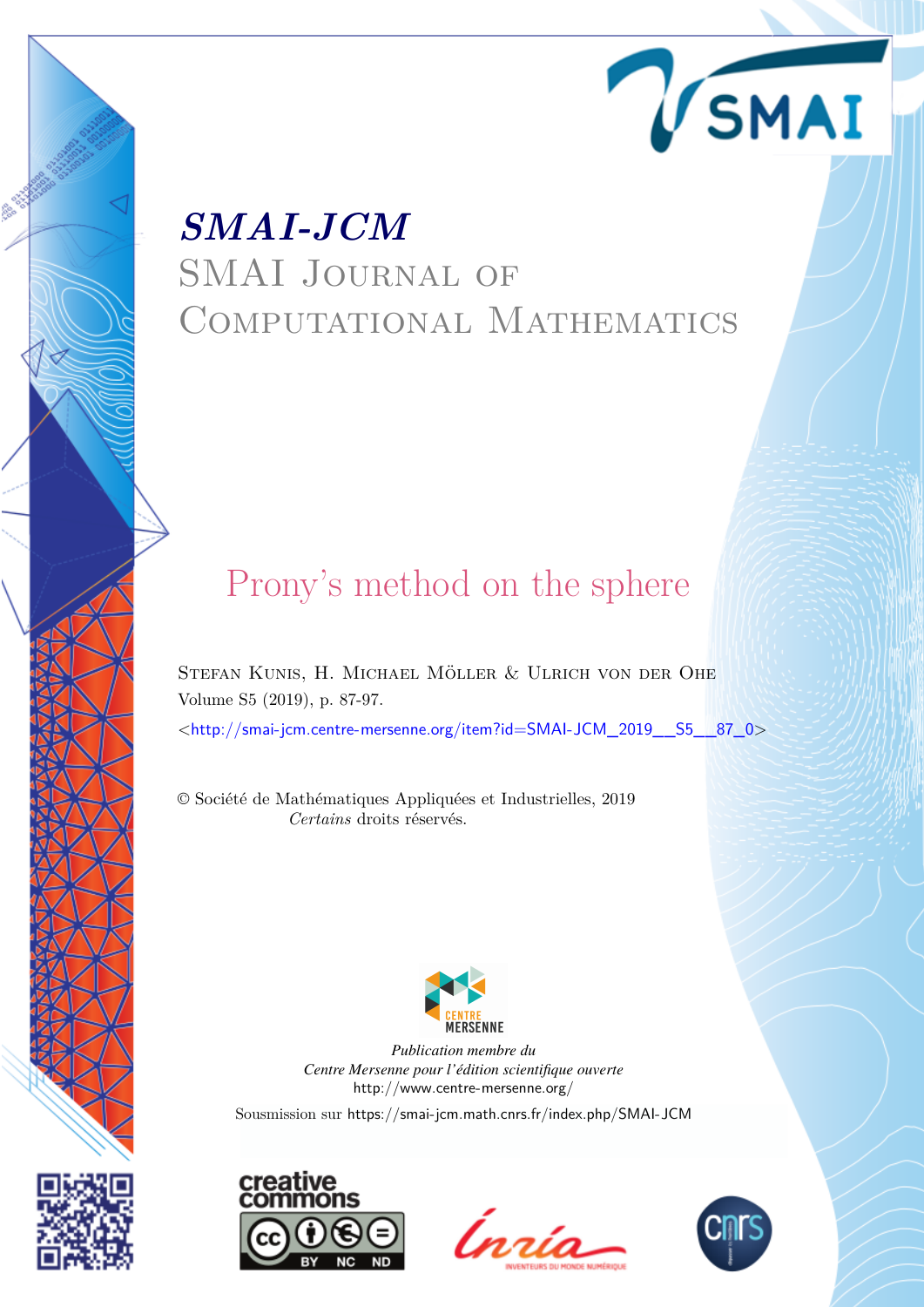

# **Prony's method on the sphere**

STEFAN KUNIS<sup>1</sup> H. MICHAEL MÖLLER<sup>2</sup> ULRICH VON DER OHE<sup>3</sup>

<sup>1</sup> Osnabrück University, Institute of Mathematics and Research Center of Cellular Nanoanalytics, Germany *E-mail address*: [stefan.kunis@math.uos.de](mailto:stefan.kunis@math.uos.de) <sup>2</sup> TU Dortmund, Fakultät für Mathematik, Germany *E-mail address*: [moeller@mathematik.tu-dortmund.de](mailto:moeller@mathematik.tu-dortmund.de) <sup>3</sup> University of Genova, Department of Mathematics, Italy; Marie Skłodowska-Curie fellow of the Istituto Nazionale di Alta Matematica

*E-mail address*: [vonderohe@dima.unige.it.](mailto:vonderohe@dima.unige.it)

**Abstract.** Eigenvalue analysis based methods are well suited for the reconstruction of finitely supported measures from their moments up to a certain degree. We give a precise description when Prony's method succeeds in terms of an interpolation condition. In particular, this allows for the unique reconstruction of a measure from its trigonometric moments whenever its support is separated and also for the reconstruction of a measure on the unit sphere from its moments with respect to spherical harmonics. Both results hold in arbitrary dimensions and also yield a certificate for popular semidefinite relaxations of these reconstruction problems in the nonnegative case.

**2010 Mathematics Subject Classification.** 65T40, 42C15, 30E05, 65F30.

**Keywords.** frequency analysis, spectral analysis, exponential sum, moment problem, super-resolution.

# 1. **Introduction**

Prony's method [\[36\]](#page-11-0), see also e.g. [\[35,](#page-11-1) [33\]](#page-11-2), reconstructs the coefficients and distinct parameters  $\hat{f}_i, x_i \in$  $\mathbb{C}, j = 1, \ldots, M$ , of the Dirac ensemble  $\mu = \sum_{j=1}^{M} \hat{f}_j \delta_{x_j}$  from the  $2M + 1$  moments

$$
f(k) = \int_{\mathbb{C}} x^k d\mu(x) = \sum_{j=1}^{M} \hat{f}_j x_j^k, \quad k = 0, ..., 2M.
$$

The computation of the parameters  $x_j$  is done by setting up a certain Hankel or Toeplitz matrix of these moments and computing the roots of the polynomial with the monomial coefficients given by any non-zero kernel vector of this matrix. Afterwards, the coefficients  $\hat{f}_j$  can be computed by solving a Vandermonde linear system of equations.

This prototypical algorithm has been generalized to the multivariate case by realizing the parameters as common roots of *d*-variate polynomials belonging to the kernel of a certain multilevel Hankel or Toeplitz matrix [\[23,](#page-10-0) [37,](#page-11-3) [30\]](#page-11-4). In the present paper, we give a precise description when the parameters can be identified in terms of a simple interpolation condition, which in turn is equivalent to the surjectivity of a certain evaluation homomorphism and also to the full rank of a certain Vandermonde matrix. Since identifiability also implies full rank of a slightly larger Vandermonde matrix, we end up with a variant of the so-called flat extension property [\[10,](#page-10-1) [26\]](#page-10-2). Beyond this, our characterization with respect to the Vandermonde matrix allows to derive simple geometric conditions on the parameters: given the order of the moments is bounded from below by some explicit constant divided by the

The first author was supported by DFG GRK 1916 and DFG SFB 944.

The third author was supported by an INdAM-DP-COFUND-2015/Marie Skłodowska-Curie Actions scholarship, grant number 713485. We gratefully acknowledge support by the MIUR-DAAD Joint Mobility Program ("PPP Italien").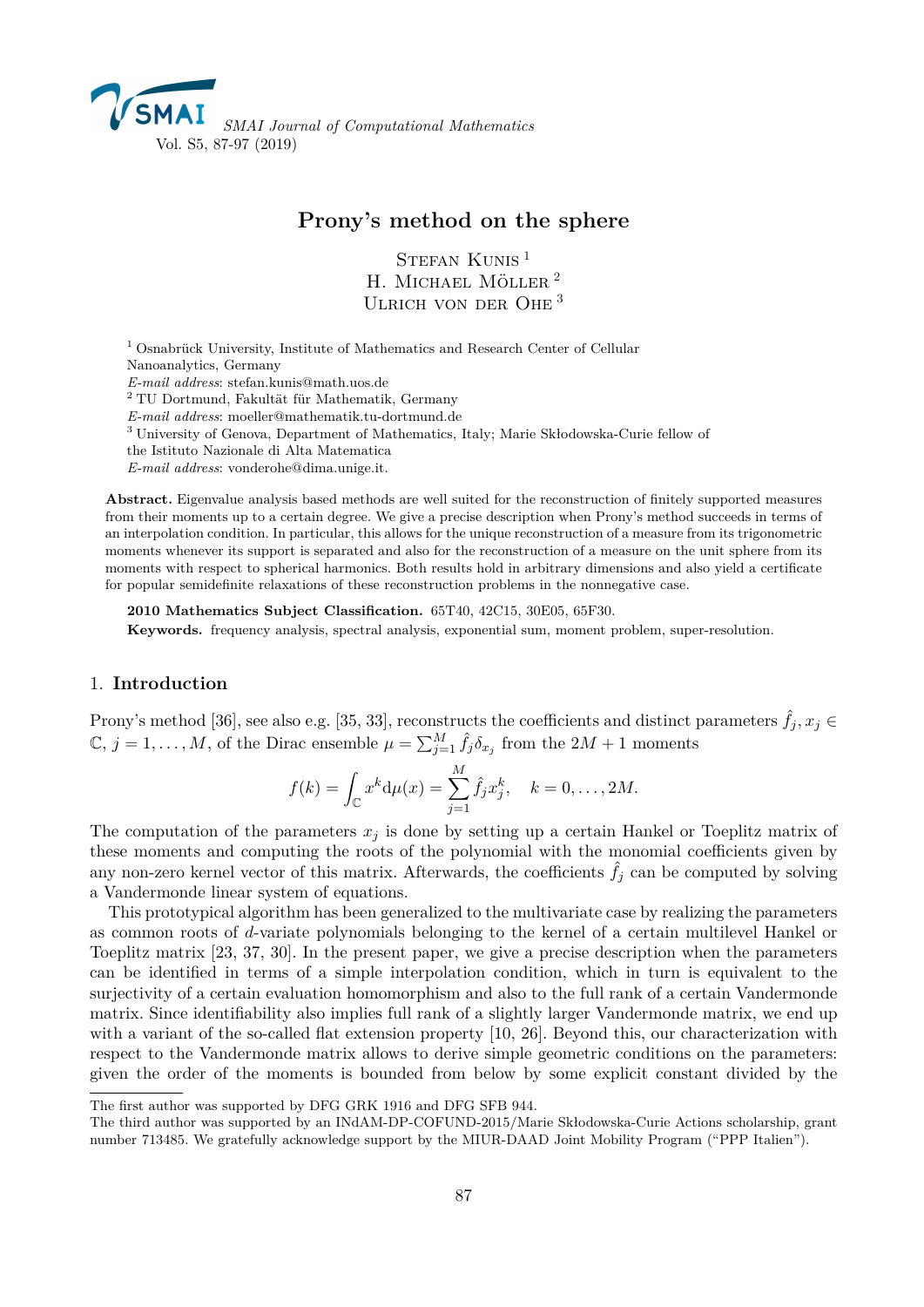separation distance of the parameters, unique reconstruction is guaranteed. In particular, we get rid of the commonly stated technical condition that the order has to be larger than the number of parameters [\[41,](#page-11-5) [39,](#page-11-6) [11,](#page-10-3) [12,](#page-10-4) [23\]](#page-10-0) and weaken the 'coordinate wise' separation condition as used in [\[27\]](#page-10-5) to a truly multivariate separation condition. This can be understood as an sampling theorem for multivariate signals of finite rate of innovation. Moreover, studying the Vandermonde-like factorization of the Hankel-like matrix of moments allows for a transparent generalization to Dirac ensembles on the sphere where only moments with respect to the spherical harmonics are used for reconstruction.

Recently, the considered problem has also been studied as a constrained total variation minimization problem on the space of measures and attracted quite some attention, see e.g. [\[13,](#page-10-6) [7,](#page-10-7) [6,](#page-10-8) [8,](#page-10-9) [14,](#page-10-10) [5,](#page-10-11) [4,](#page-9-0) [16\]](#page-10-12) and references therein. As a corollary to our results, we give a painless construction of a so-called dual certificate for the *nonnegative* total variation minimization problem on the *d*-dimensional torus and on the *d*-dimensional sphere. In this nonnegative case, explicit constructions have been known for orders larger than the number of parameters, see e.g. [\[5,](#page-10-11) Eq. (5.8)], and this is again weakened by our result. Recently, also the real signed case has been tackled by a Prony-type construction in [\[18,](#page-10-13) Lemma 3.3] but uses a polynomial degree which is an order of magnitude larger. We finally close by two small numerical examples, postpone a detailed study of stability and computational times to a future exposition, and give a short summary.

# 2. **Preliminaries**

Throughout the paper, K denotes a field and  $d \in \mathbb{N}$  denotes a natural number. For  $x \in \mathbb{K}^d$ ,  $k \in \mathbb{N}_0^d$ , we use the multi-index notation  $x^k := x_1^{k_1} \cdots x_d^{k_d}$ . We start by defining the object of our interest, that is, multivariate exponential sums, as a natural generalization of univariate exponential sums.

<span id="page-2-0"></span> $\bf{Definition 2.1.} \ \ A \ \ function \ f: \mathbb{N}_0^d \to \mathbb{K} \ \text{is a $d$-variate exponential sum if there are $M \in \mathbb{N}$, $\hat{f}_1,\dots,\hat{f}_M \in \mathbb{N}_0^d$ and $\hat{f}_1,\dots,\hat{f}_M \in \mathbb{N}_0^d$ and $\hat{f}_2,\dots,\hat{f}_M \in \mathbb{N}_0^d$ and $\hat{f}_1,\dots,\hat{f}_M \in \mathbb{N}_0^d$ and $\hat{f}_2,\dots,\hat{f}_M \in \mathbb{N}_0^d$ and $\hat{f}_1,\dots,\hat{f}_M \in \mathbb{N$ K, and pairwise distinct  $x_1, \ldots, x_M \in \mathbb{K}^d$  such that we have

$$
f(k) = \sum_{j=1}^{M} \hat{f}_j x_j^k
$$

for all  $k \in \mathbb{N}_0^d$ . In that case  $M$ ,  $\hat{f}_j$ , and  $x_j$ ,  $j = 1, \ldots, M$ , are uniquely determined, and  $f$  is called  $M$ *sparse*, the  $\hat{f}_i$  are called *coefficients* of f, and  $x_j$  are called *parameters* of f. The set of parameters of *f* is denoted by  $\Omega = \Omega_f := \{x_j : j = 1, ..., M\}.$ 

Let  $f: \mathbb{N}_0^d \to \mathbb{K}$  be an *M*-sparse *d*-variate exponential sum with coefficients  $\hat{f}_j \in \mathbb{K}$  and parameters  $x_j \in \mathbb{K}^d$ ,  $j = 1, \ldots, M$ . Our objective is to reconstruct the coefficients and parameters of *f* given a finite set of samples of  $f$  at a subset of  $\mathbb{N}_0^d$ , see also [\[32\]](#page-11-7).

The following notations will be used throughout the paper. For  $k, n \in \mathbb{N}_0^d$  let  $|k| = \sum_{j=1}^d k_j$  and  $N := \binom{n+d}{d}$ . The matrix

$$
H_n := H_n(f) := (f(k+\ell))_{k,\ell \in \mathbb{N}_0^d, |k|, |\ell| \le n} \in \mathbb{K}^{N \times N}
$$

will play a crucial role in the multivariate Prony method. Note that its entries are sampling values of f at a grid of  $\binom{2n+d}{d}$  $\binom{a+d}{d}$  integer points and that it is a sub-matrix of the multilevel Hankel matrix  $(f(k+\ell))_{k,\ell \in \{0,\ldots,n\}^d}$ .

Next we establish the crucial link between the matrix  $H_n$  and the roots of multivariate polynomials. To this end, let  $\Pi := \mathbb{K}[X_1,\ldots,X_d]$  denote the K-algebra of *d*-variate polynomials over K and for  $p = \sum_{k} p_k X_1^{k_1} \cdots X_d^{k_d} \in \Pi \setminus \{0\}$  let  $\deg(p) := \max\{|k| : p_k \neq 0\}$ . The *N*-dimensional sub-vector space of *d*-variate polynomials of degree at most *n* is

$$
\Pi_n := \{ p \in \Pi \setminus \{0\} : \deg(p) \le n \} \cup \{0\}.
$$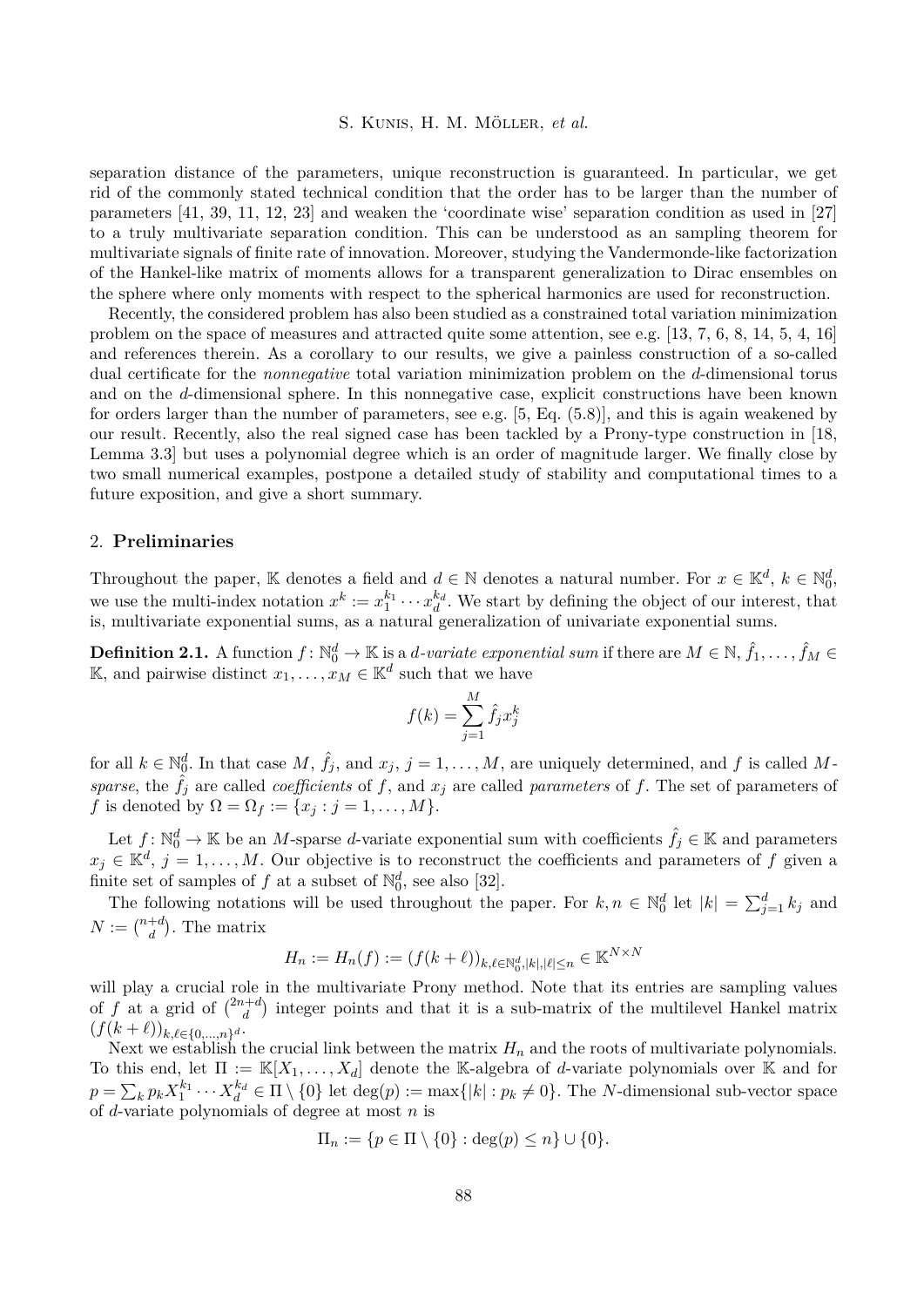#### PRONY'S METHOD ON THE SPHERE

For arbitrary  $V \subset \mathbb{K}^d$ , the *evaluation homomorphism* at V will be denoted by

$$
\mathcal{A}^V \colon \Pi \to \mathbb{K}^V, \quad p \mapsto (p(x))_{x \in V},
$$

and its restriction to the sub-vector space  $\Pi_n \subset \Pi$  will be denoted by  $\mathcal{A}_n^V$ . Note that the representation matrix of  $\mathcal{A}_n = \mathcal{A}_n^{\Omega}$  with  $\Omega = \{x_1, \ldots, x_M\}$  w.r.t. the canonical basis of  $\mathbb{K}^M$  and the monomial basis of Π*<sup>n</sup>* is given by the multivariate Vandermonde matrix

$$
A_n = (x_j^k)_{\substack{j=1,\ldots,M\\k \in \mathbb{N}_0^d, |k| \le n}} \in \mathbb{K}^{M \times N}.
$$

The connection between the matrix  $H_n$  and polynomials that vanish on  $\Omega$  lies in the observation that, using Definition [2.1,](#page-2-0) the matrix  $H_n$  admits the factorization

<span id="page-3-0"></span>
$$
H_n = (f(k+\ell))_{k,\ell \in \mathbb{N}_0^d, |k|, |\ell| \le n} = A_n^\top D A_n,\tag{2.1}
$$

with  $D = \text{diag}(\hat{f}_1, \dots, \hat{f}_M)$ . Therefore the kernel of  $A_n$ , corresponding to the polynomials in  $\Pi_n$  that vanish on Ω, is a subset of the kernel of  $H_n$ .

In order to deal with the multivariate polynomials encountered in this way we need some additional notation. The *zero locus* of a set  $P \subset \Pi$  of polynomials is denoted by

$$
\mathcal{V}(P) := \{ x \in \mathbb{K}^d : p(x) = 0 \text{ for all } p \in P \},
$$

that is,  $V(P)$  consists of the *common* roots of all the polynomials in *P*. For a set  $V \subset \mathbb{K}^d$ , the kernel of  $\mathcal{A}^V$  (which is an ideal of  $\Pi$ ) will be denoted  $\mathcal{I}(V)$  and is called the *vanishing ideal* of V; it consists of all polynomials that vanish on *V*. Further, let  $\mathcal{I}_n(V) := \ker \mathcal{A}_n^V = \mathcal{I}(V) \cap \Pi_n$  denote the K-sub-vector space of polynomials of degree at most *n* that vanish on *V*. Subsequently, we identify  $\Pi_n$  and  $\mathbb{K}^N$ and switch back and forth between matrix-vector and polynomial notation. In particular, we do not necessarily distinguish between  $\mathcal{A}_n^{\Omega}$  and its representation matrix  $A_n$ , so that e.g. " $\mathcal{V}(\ker A_n)$ " makes sense.

# 3. **Main results**

We proceed with a general discussion that the identifiability of the parameters and an interpolation at these parameters are almost equivalent. While this is closely related to the so-called flat extension principle [\[10,](#page-10-1) [26\]](#page-10-2), we also give a refinement which is of great use when discussing the moment problem on the sphere. The second and third subsection study the trigonometric moment problem and the moment problem on the unit sphere, respectively. In both cases, appropriate separation conditions guarantee the above mentioned interpolation condition and thus identifiability of the parameters. As a corollary, we give a simple construction of a dual certificate for the nonnegative total variation minimization problem on the *d*-dimensional torus [\[7,](#page-10-7) [8\]](#page-10-9) and on the *d*-dimensional sphere [\[5,](#page-10-11) [4\]](#page-9-0).

#### 3.1. **Interpolation and vanishing ideals**

We recall some notions from the theory of Gröbner bases which are needed in this section, see e.g. [\[3,](#page-9-1) [20,](#page-10-14) [9\]](#page-10-15). A *d*-variate term is a polynomial of the form  $X^k = X_1^{k_1} \cdots X_d^{k_d}$  for some  $k = (k_1, \ldots, k_d) \in \mathbb{N}_0^d$ . The monoid of all *d*-variate terms will be denoted  $\mathcal{M} := \left\{X^k : k \in \mathbb{N}_0^d\right\}$ . A *term order* on  $\mathcal M$  is a linear order  $\leq$  on M such that  $1 \leq t$  for all  $t \in M$  and  $t_1 \leq t_2$  implies  $t_1t_3 \leq t_2t_3$  for all  $t_1, t_2, t_3 \in M$ . For a  $p$ olynomial  $p = \sum_k p_k X^k \in \Pi \setminus \{0\}$  let  $\text{lt}_{\leq}(p) := \max_{\leq} \left\{ X^k : p_k \neq 0 \right\}$  and for an ideal  $I \neq \{0\}$  of  $\Pi$  let  $lt_{\leq}(I) := \{lt_{\leq}(p) : p \in I \setminus \{0\}\}.$  The set  $\mathcal{N}_{\leq}(I) := \mathcal{M} \setminus \text{lt}_{\leq}(I)$  is called *normal set* of *I*. A term order ≤ is *degree compatible* if  $t_1$  ≤  $t_2$  implies deg( $t_1$ ) ≤ deg( $t_2$ ), or equivalently, if deg( $p$ ) = deg( $lt(z(p)$ ) for all  $p \in \Pi \setminus \{0\}.$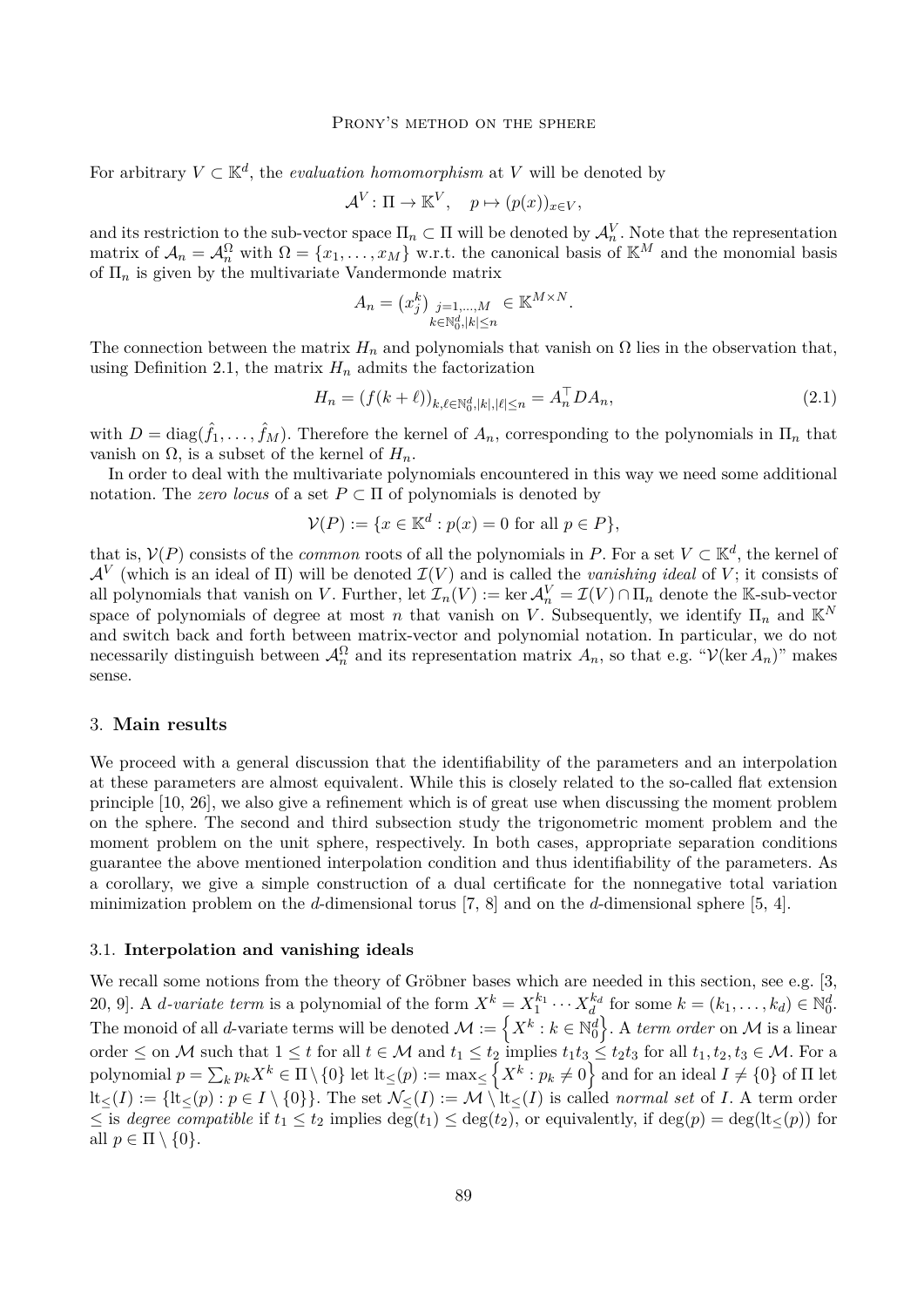<span id="page-4-0"></span>**Lemma 3.1** (see e.g. [\[15,](#page-10-16) Prop. 2]). Let  $\leq$  be a term order on M. If I is an ideal of  $\Pi$  and  $t \in \mathcal{N}_{\leq}(I)$ , *then t is the least element of*  $M_t := \{ \text{lt}(p) : p \in \Pi \setminus \{0\}, \overline{p} = \overline{t} \text{ in } \Pi / I \}.$ 

**Proof.** Since  $\text{lt}(t) = t$ , we have  $t \in M_t$ . Let  $p \in \Pi \setminus \{0\}$  with  $\overline{p} = \overline{t}$  in  $\Pi / I$ . We have to show  $t \leq \text{lt}(p)$ . Without loss of generality we can assume  $p \neq t$ . Thus let  $t - p = \sum_{k} c_k X^k \neq 0$  with  $c_k \in \mathbb{K}$  and  $X^m = \text{lt}(t - p).$ 

*Case 1:* For every  $k, t \neq c_k X^k$ . Then, since  $p = t - \sum_k c_k X^k$ , we have  $t \leq \text{lt}(p)$ .

*Case 2:* There is a *k* such that  $t = c_k X^k$ . Then  $c_k = 1$  and we have  $t = X^k \le X^m$  and since  $t \in \mathcal{N}(I) = \mathcal{M} \setminus \text{lt}(I)$  and  $X^m = \text{lt}(t - p) \in \text{lt}(I)$ , we have  $t < X^m$ . Therefore we have  $t < X^m$  $\operatorname{lt}(t - \sum_{k} c_k X^k) = \operatorname{lt}(p).$  $\blacksquare$ 

<span id="page-4-1"></span>**Lemma 3.2.** *Let*  $\leq$  *be a degree compatible term order on* M. *Let*  $\Omega \subset \mathbb{K}^d$  *be finite and*  $n \in \mathbb{N}_0$  *such that the evaluation homomorphism*  $\mathcal{A}_n^{\Omega} \colon \Pi_n \to \mathbb{K}^{\Omega}$  *is surjective. Then*  $\mathcal{N}_{\leq}(\mathcal{I}(\Omega)) \subset \Pi_n$ .

**Proof.** Since  $\Omega$  is finite,  $\mathcal{I}(\Omega) \neq \{0\}$ . Let  $t \in \mathcal{N}(\mathcal{I}(\Omega))$  and consider  $\bar{t}$  in  $\Pi/\mathcal{I}(\Omega)$ . Since  $\mathcal{I}(\Omega)$  =  $\bigcap_{a\in\Omega}\mathcal{I}(a)$  and  $\mathcal{I}(a)$ ,  $a\in\Omega$ , are pairwise co-prime, by the Chinese remainder theorem  $\varphi\colon\Pi/\mathcal{I}(\Omega)\to\Omega$  $\mathbb{K}_{\cdot}^{\Omega}$ ,  $\overline{p} \mapsto (p(a))_{a \in \Omega}$ , is a bijection. Since  $\mathcal{A}_{n}^{\Omega}$ :  $\Pi_{n} \to \mathbb{K}^{\Omega}$  is surjective, there is a  $p \in \Pi_{n}$  with  $\varphi(\overline{t}) =$  $\mathcal{A}_n^{\Omega}(p) = (p(a))_{a \in \Omega} = \varphi(\overline{p}),$  hence  $\overline{p} = \overline{t}$ . Since  $t \notin \mathcal{I}(\Omega)$ , in particular  $p \neq 0$ . Thus Lemma [3.1](#page-4-0) together with the degree compatibility of  $\leq$  implies

 $deg(t) = deg(min \{lt; g \neq 0, \overline{q} = \overline{t} \text{ in } \Pi / \mathcal{I}(\Omega) \}) = min \{deg(lt q) : \overline{q} = \overline{t} \} \leq deg(p) \leq n,$ i.e.  $t \in \Pi_n$ .

<span id="page-4-2"></span>**Theorem 3.3.** Let  $\emptyset \neq \Omega \subset \mathbb{K}^d$  be finite and  $n \in \mathbb{N}_0$  such that  $\mathcal{A}_n^{\Omega} \colon \Pi_n \to \mathbb{K}^{\Omega}$  is surjective. Then  $\langle \mathcal{I}_{n+1}(\Omega) \rangle = \mathcal{I}(\Omega)$  *and thus*  $\Omega = \mathcal{V}(\mathcal{I}_{n+1}(\Omega)).$ 

**Proof.** Let  $\leq$  be a degree compatible term order on M and let

 $P := \{t \in \text{lt}(\mathcal{I}(\Omega)) : t \mid \text{-minimal in } \text{lt}(\mathcal{I}(\Omega))\}.$ 

We show that  $P \subset \Pi_{n+1}$ . Let  $t \in P$ . Since  $\Omega \neq \emptyset$ ,  $t \neq 1$ . Thus  $t = X_j t'$  for some  $j \in \{1, ..., d\}$  and  $t' \in \mathcal{M}$ . By |-minimality of *t* in  $lt(\mathcal{I}(\Omega))$ , we have  $t' \notin \text{lt}(\mathcal{I}(\Omega))$ . Thus  $t' \in \mathcal{N}(\mathcal{I}(\Omega))$  which implies  $deg(t') \le n$  by Lemma [3.2](#page-4-1) and hence  $deg(t) = deg(X_j t') = deg(X_j) + deg(t') \le n + 1$ , i.e.  $t \in \Pi_{n+1}$ . By Dickson's lemma (cf. [\[3,](#page-9-1) Thm. 5.2 and Cor. 4.43]), *P* is finite. Thus let  $P = \{t_1, \ldots, t_r\}$  with pairwise different  $t_j$  and  $g_1, \ldots, g_r \in \mathcal{I}(\Omega)$  with It  $g_j = t_j$ . Then  $G = \{g_1, \ldots, g_r\}$  is a (Gröbner) basis for  $\mathcal{I}(\Omega)$  (see e.g. Becker-Weispfenning [\[3,](#page-9-1) Prop. 5.38 (iv)]) and  $\deg(g_i) = \deg(\text{lt } g_j) = \deg(t_j) \leq n+1$ , i.e.  $G \subset \mathcal{I}_{n+1}(\Omega)$ . In particular  $\Omega \subset \mathcal{V}(\mathcal{I}_{n+1}(\Omega)) \subset \mathcal{V}(G) = \mathcal{V}(\langle G \rangle) = \mathcal{V}(\mathcal{I}(\Omega)) = \Omega$ , since  $\Omega$  is finite (as usual,  $\langle G \rangle$  denotes the ideal generated by *G*). Г

**Remark 3.4.** In summary, for every subset  $\Omega \subset \mathbb{K}^d$  with  $|\Omega| = M \in \mathbb{N}$  we have the chain of implications

$$
rank \mathcal{A}_n^{\Omega} = M \Rightarrow \Omega = \mathcal{V}(\mathcal{I}_{n+1}(\Omega)) \Rightarrow \text{rank } \mathcal{A}_{n+1}^{\Omega} = M,
$$

where the second implication follows as in the proof of [\[23,](#page-10-0) Thm. 3.1]. Moreover note that the factorization  $(2.1)$  and Frobenius' rank inequality  $[17, 0.4.5 (e)]$  $[17, 0.4.5 (e)]$  implies

$$
2\operatorname{rank}\mathcal{A}_n^{\Omega} \le \operatorname{rank} H_n + M \le \operatorname{rank}\mathcal{A}_n^{\Omega} + M, \quad n \in \mathbb{N},
$$

and thus the equivalence

$$
rank H_n = rank H_{n+1} = M \quad \Leftrightarrow \quad rank \mathcal{A}_n^{\Omega} = M,
$$

where the left hand side is exactly the flat extension principle [\[10,](#page-10-1) [26\]](#page-10-2). We would like to note that considering A*<sup>n</sup>* allows for signed measures and yields simple *a-priori* conditions on the order of the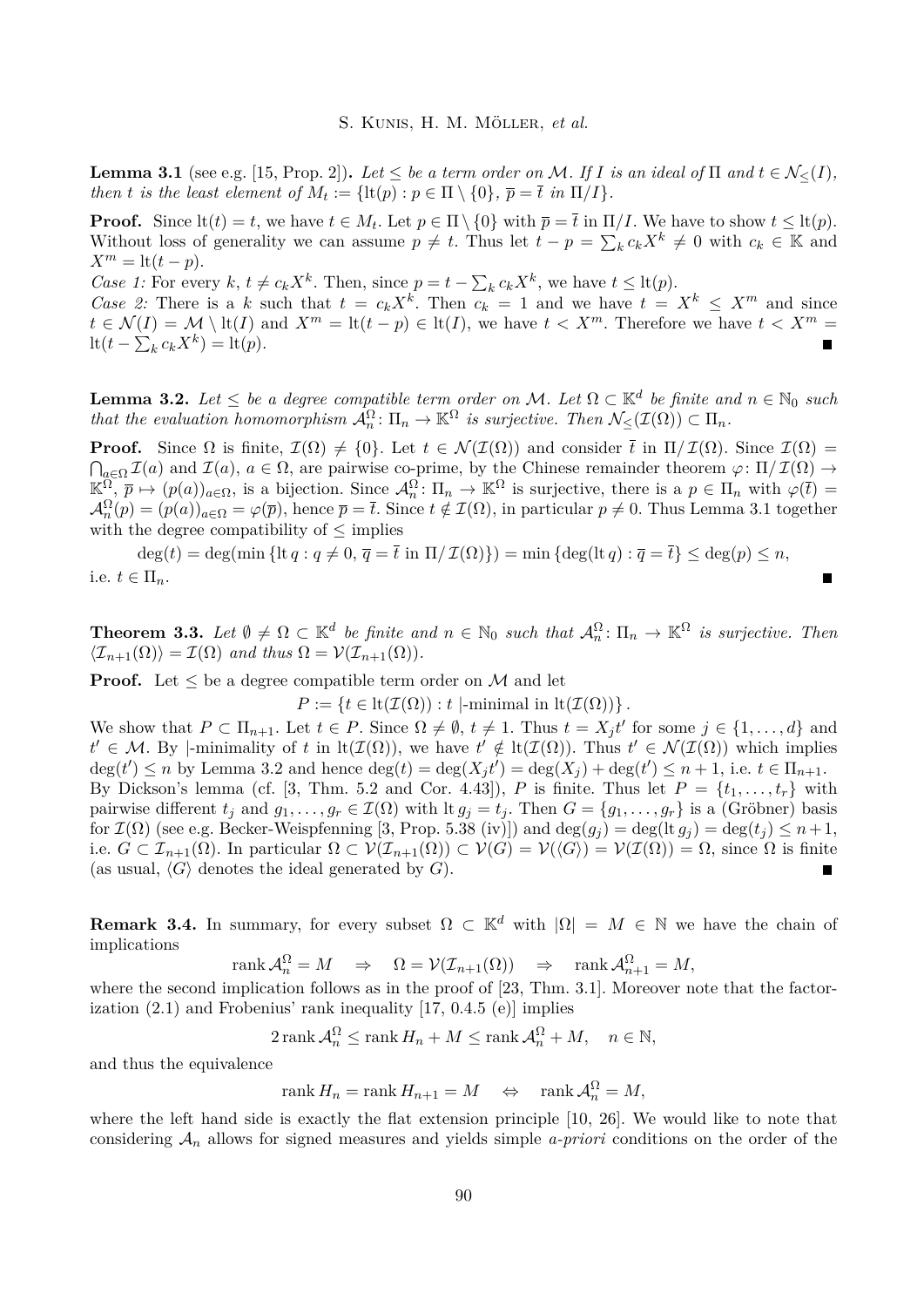moments, see Lemmata [3.9](#page-6-0) and [3.13,](#page-7-0) while the flat extension principle rank  $H_n = \text{rank } H_{n+1}$  can be used *a-posteriori* as a necessary condition when attempting to guess the (possibly unknown) number *M* of parameters.

In order to give a slight refinement of Theorem [3.3](#page-4-2) in Corollary [3.6](#page-5-0) we need the following notation. For a set  $V \subset \mathbb{K}^d$  let  $\Pi_V := \Pi / \mathcal{I}(V)$  and  $\Pi_{V,n} := \Pi_n / \mathcal{I}_n(V)$ . The map  $\Pi_V \to \{p_{|V} : p \in \Pi\},$  $p + \mathcal{I}(V) \mapsto p_{|V}$ , (where we use the same notation for a polynomial  $p \in \Pi$  and its induced polynomial function  $p: \mathbb{K}^d \to \mathbb{K}$  is a ring isomorphism. Thus we may identify the residue class  $\overline{p} = p + \mathcal{I}(V)$  of  $p \in \Pi$  with the function  $p_{|V}: V \to \mathbb{K}$ . Since the K-vector space homomorphism  $\Pi_n \to \Pi_V$ ,  $p \mapsto \overline{p}$ , has  $\mathcal{I}_n(V)$  as its kernel,  $\Pi_{V,n}$  is embedded in  $\Pi_V$ . The K-vector space  $\Pi_{V,n}$  is isomorphic to  $\left\{p_{|V}: p \in \Pi_n\right\}$ by mapping  $p + \mathcal{I}_n(V)$  with  $p \in \Pi_n$  to  $p_{|V}$ . For  $\Omega \subset V$  let  $\mathcal{A}_V^{\Omega} \colon \Pi_V \to \mathbb{K}^{\Omega}, \overline{p} \mapsto \mathcal{A}^{\Omega}(p)$ , which is well-defined by the above, and let  $\mathcal{A}_{V,n}^{\Omega}$  denote the restriction of  $\mathcal{A}_{V}^{\Omega}$  to the K-sub-vector space  $\Pi_{V,n}$  of  $\Pi_V$ . Further let  $\mathcal{I}_{V,n}(\Omega) := \ker \mathcal{A}_{V,n}^{\Omega}$ . For a set  $Q \subset \Pi_V$  let  $\mathcal{V}_V(Q) := \{a \in V : \overline{q}(a) = 0 \text{ for all } \overline{q} \in Q\}.$ 

<span id="page-5-1"></span>**Lemma 3.5.** *Let*  $V \subset \mathbb{K}^d$ ,  $\Omega \subset V$  *and*  $n \in \mathbb{N}_0$ *. Then we have* 

$$
\Omega \subset \mathcal{V}_V(\mathcal{I}_{V,n}(\Omega)) \subset \mathcal{V}(\mathcal{I}_n(\Omega)).
$$

**Proof.** The first inclusion is clear. To prove the second inclusion, let  $a \in V_V(\mathcal{I}_{V,n}(\Omega))$  and  $p \in \mathcal{I}_n(\Omega)$  $\ker A_n^{\Omega}$ . We have to show that  $p(a) = 0$ . Let  $\overline{p} := p + \mathcal{I}_n(V)$ . Since  $p \in \Pi_n$ ,  $\overline{p} \in \Pi_n/\mathcal{I}_n(V) = \Pi_{V,n}$  and we have  $\mathcal{A}_{V,n}^{\Omega}(\overline{p}) = \mathcal{A}_{V}^{\Omega}(\overline{p}) = \mathcal{A}^{\Omega}(p) = 0$ , i.e.  $\overline{p} \in \ker \mathcal{A}_{V,n}^{\Omega} = \mathcal{I}_{V,n}(\Omega)$ . Since  $a \in \mathcal{V}_{V}(\mathcal{I}_{V,n}(\Omega))$ , that is,  $a \in V$  and  $\overline{q}(a) = 0$  for all  $\overline{q} \in \mathcal{I}_{V,n}(\Omega)$ , it follows that  $p(a) = \overline{p}(a) = 0$ .

Combining this with Theorem [3.3](#page-4-2) yields the following.

<span id="page-5-0"></span>**Corollary 3.6.** Let  $V \subset \mathbb{K}^d$ ,  $\Omega$  be a non-empty finite subset of V and  $n \in \mathbb{N}_0$  such that  $\mathcal{A}_{V,n}^{\Omega}$  is *surjective. Then*

$$
\Omega = \mathcal{V}_V(\mathcal{I}_{V,n+1}(\Omega)).
$$

**Proof.** Since  $\mathcal{A}_{V,n}^{\Omega} : \Pi_{V,n} \to \mathbb{K}^{\Omega}$  is surjective,  $\mathcal{A}_n^{\Omega} : \Pi_n \to \mathbb{K}^{\Omega}$  is clearly also surjective. Hence we can apply Theorem [3.3](#page-4-2) which together with Lemma [3.5](#page-5-1) yields  $\Omega \subset \mathcal{V}_V(\mathcal{I}_{V,n+1}(\Omega)) \subset \mathcal{V}(\mathcal{I}_{n+1}(\Omega)) = \Omega$ .

#### 3.2. **Trigonometric polynomials and parameters on the torus**

Now let  $\mathbb{K} = \mathbb{C}$  and restrict to parameters on the *d*-dimensional torus  $\mathbb{T}^d := \{z \in \mathbb{C} : |z| = 1\}^d$  with parameterization  $\mathbb{T}^d \ni z = e^{2\pi i t}$  for a unique  $t \in [0,1)^d$ . Now, let  $M \in \mathbb{N}$ , coefficients  $\hat{f}_j \in \mathbb{C} \setminus \{0\}$ , and pairwise distinct  $t_j \in [0,1)^d$ ,  $j = 1, \ldots, M$ , be given. Then the trigonometric moment sequence of the complex Dirac ensemble  $\tau : \mathcal{P}([0,1)^d) \to \mathbb{C}, \tau = \sum_{j=1}^M \hat{f}_j \delta_{t_j}$ , is the *d*-variate exponential sum

$$
f: \mathbb{Z}^d \to \mathbb{C}, \quad k \mapsto \int_{[0,1)^d} e^{2\pi i kt} d\tau(t) = \sum_{j=1}^M \hat{f}_j e^{2\pi i kt_j},
$$

with parameters  $e^{2\pi i t_j} = (e^{2\pi i t_{j,1}}, \dots, e^{2\pi i t_{j,d}}) \in \mathbb{T}^d$ .

A convenient choice for the truncation of this sequence is  $|k|_{\infty} = \max\{|k_1|, \ldots, |k_d|\} \leq n$ . We define the multivariate Vandermonde matrix a.k.a. nonequispaced Fourier matrix

$$
F_n := \left(\mathrm{e}^{2\pi \mathrm{i} kt_j}\right)_{\substack{j=1,\ldots,M\\k \in \mathbb{N}_0^d, |k|_\infty \le n}} \in \mathbb{C}^{M \times (n+1)^d}.
$$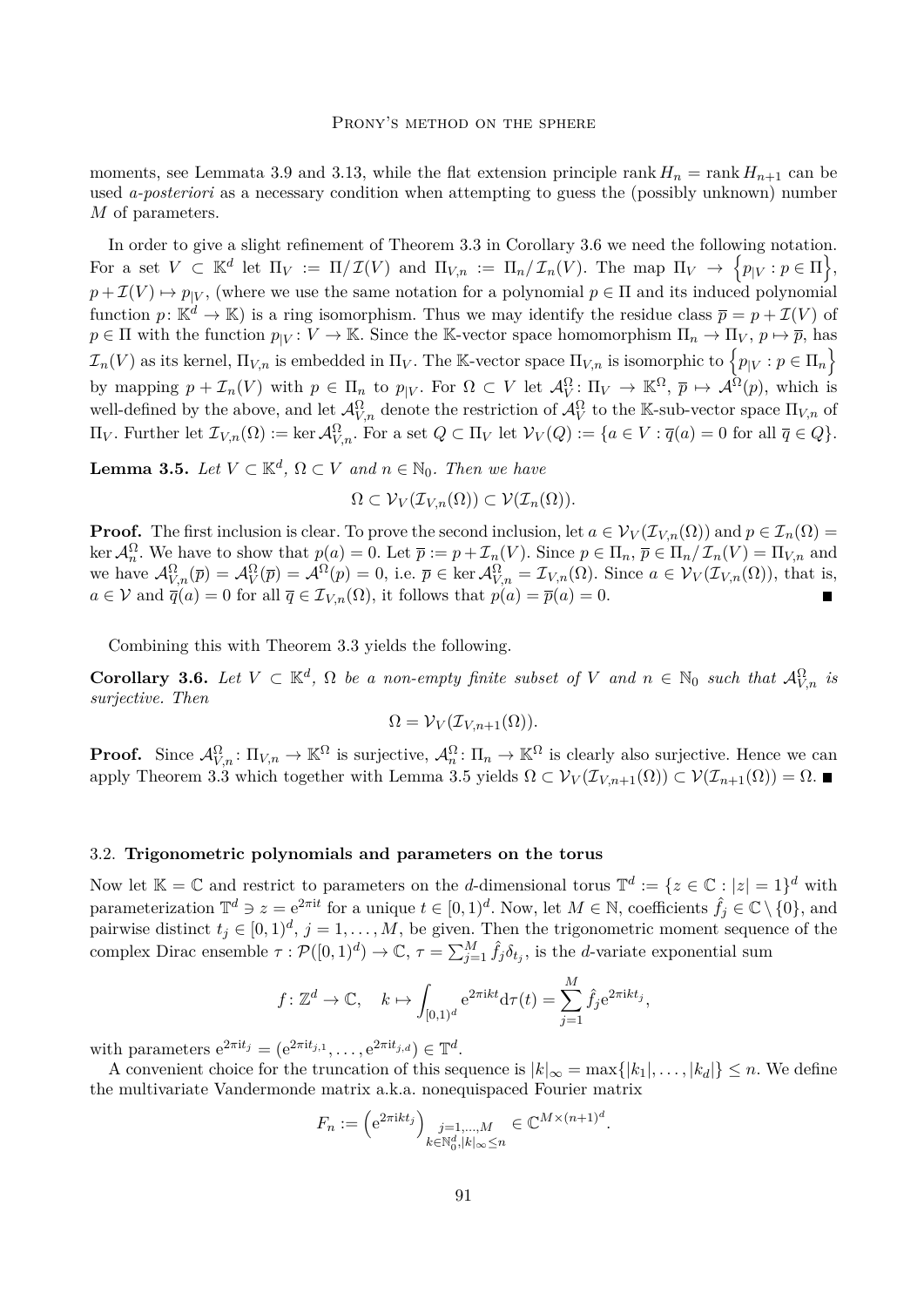<span id="page-6-1"></span>**Lemma 3.7.** Let  $\Omega := \{e^{2\pi i t_j} : t_j \in [0,1)^d, j = 1,\ldots,M\} \subset \mathbb{T}^d$  and  $n \in \mathbb{N}_0$  such that  $F_n$  has full *rank M, then*  $\Omega = \mathcal{V}(\ker F_{dn+1})$ *.* 

**Proof.** First note that  $\{k \in \mathbb{N}_0^d : |k|_{\infty} \leq n\} \subset \{k \in \mathbb{N}_0^d : |k| \leq dn\}$  and thus  $\mathcal{A}_{dn}^{\Omega}$  is surjective and Theorem [3.3](#page-4-2) yields  $\Omega = \mathcal{V}(\ker \mathcal{A}_{dn+1}^{\Omega})$ . Finally note that  $\{k \in \mathbb{N}_0^d : |k| \leq dn + 1\} \subset \{k \in \mathbb{N}_0^d : |k|_{\infty} \leq$  $dn + 1$ } and thus the result follows from  $\mathcal{V}(\ker \mathcal{A}_{dn+1}^{\Omega}) \supset \mathcal{V}(\ker F_{dn+1})$ .

**Remark 3.8.** It is tempting to try to prove Lemma [3.7](#page-6-1) with  $n + 1$  instead of  $dn + 1$  analogously to Theorem [3.3](#page-4-2) by using "maxdeg-compatible" term orders instead of degree compatible term orders. However, for  $d \geq 2$  there are no such term orders. To see this, let  $\leq$  be a term order on M and w.l.o.g. let  $X_2 \le X_1$ . Then  $X_2^2 \le X_1 X_2$  and  $\max \deg(X_2^2) = 2 > 1 = \max \deg(X_1 X_2)$ .

Moreover note that Lemma [3.7](#page-6-1) can be strengthened to  $\mathcal{I}(\Omega) = \langle \mathcal{I}_{dn+1}(\Omega) \rangle$  and while the direct argument [\[22,](#page-10-18) Thm. 2.8] gives  $\Omega = \mathcal{V}(\mathcal{I}_{n+1}(\Omega))$ , it is not clear to the authors if  $\langle \mathcal{I}_{n+1}(\Omega) \rangle$  is radical and thus  $\mathcal{I}(\Omega) = \langle \mathcal{I}_{n+1}(\Omega) \rangle$ , see also [\[25,](#page-10-19) Rem. 1.8 und Ex. 3.7(b)].

<span id="page-6-0"></span>**Lemma 3.9** ([\[34,](#page-11-8) Lem. 3.1]).  $For \Omega := \{e^{2\pi i t_j} : t_j \in [0,1)^d, j = 1, ..., M\} \subset \mathbb{T}^d$  let

$$
\operatorname{sep}(\Omega) := \min_{r \in \mathbb{Z}^d, \ j \neq \ell} \| t_j - t_\ell + r \|_\infty
$$

*denote the separation distance and call the set of parameters q*-separated if  $\text{sep}(\Omega) > q$ *. Now if*  $n \in \mathbb{N}_0$ *fulfills*  $n > \sqrt{d}/q$ , then the matrix  $F_n \in \mathbb{C}^{M \times (n+1)^d}$  has full rank M.

**Remark 3.10.** The semi-discrete Ingham inequality [\[19,](#page-10-20) Ch. 8] has been made fully discrete in [\[34,](#page-11-8) Lem. 3.1]. Equivalent results are given in [\[2,](#page-9-2) [24\]](#page-10-21) as condition number estimates for Vandermonde matrices. More recently, a sharp condition number estimate for the univariate case  $d = 1$  has been proven in [\[29\]](#page-11-9), a multivariate generalization under 'coordinate wise separation' has been given in [\[27\]](#page-10-5), and an improvement for  $d \geq 6$  of Lemma [3.9](#page-6-0) is available in [\[22\]](#page-10-18).

<span id="page-6-2"></span>**Theorem 3.11.** Let  $f: \mathbb{Z}^d \to \mathbb{C}$  be an M-sparse d-variate exponential sum with parameters  $x_j \in \mathbb{T}^d$ ,  $j = 1, \ldots, M$ *. If the parameters are q-separated and*  $n > d^{3/2}/q + d + 1$ *, then* 

$$
\Omega = \mathcal{V}(\ker T_n),
$$

*where the entries of the matrix are given by trigonometric moments of order up to n, i.e.,*

$$
T_n = (f(k - \ell))_{k, \ell \in \{0, \dots, n\}^d} \in \mathbb{C}^{(n+1)^d \times (n+1)^d}.
$$

**Proof.** Setting  $n_0 := \lfloor (n-1)/d \rfloor$  yields  $n_0 >$ √  $d/q$  and Lemma [3.9](#page-6-0) implies full rank of  $F_{n_0}$ . Thus  $\Omega = \mathcal{V}(\ker F_n)$  is guaranteed by Lemma [3.7](#page-6-1) and the factorization

$$
T_n = F_n^* DF_n, \quad D = \text{diag}(\hat{f}_1, \dots, \hat{f}_M),
$$

being a variant of  $(2.1)$ , together with the Frobenius' rank inequality [\[17,](#page-10-17) 0.4.5 (e)]

 $M = \text{rank } F_n^*D + \text{rank } DF_n - \text{rank } D \leq \text{rank } T_n \leq \text{rank } F_n = M$ ,

implies ker  $F_n = \ker T_n$  from which the assertion follows.

This improves over [\[23,](#page-10-0) Thm. 3.1, 3.7] by getting rid of the technical condition  $n \geq M$  and thus the number of used moments can be bounded from above by  $(n+1)^d \leq C_d M$  if the parameters are quasi-uniformly distributed. Finally, note that the sum of squares representation [\[23,](#page-10-0) Thm. 3.5] implies that  $n > d^{3/2}/q + d + 1$  suffices that the semidefinite program in [\[8\]](#page-10-9) indeed solves the total variation minimization problem for nonnegative measures in all dimensions *d*. In particular, this gives a sharp constant in [\[8,](#page-10-9) Thm. 1.2] and bypasses the relaxation from a nonnegative trigonometric polynomial to the sum of squares representation, known to possibly increase degrees for  $d = 2$  and to possibly fail

Е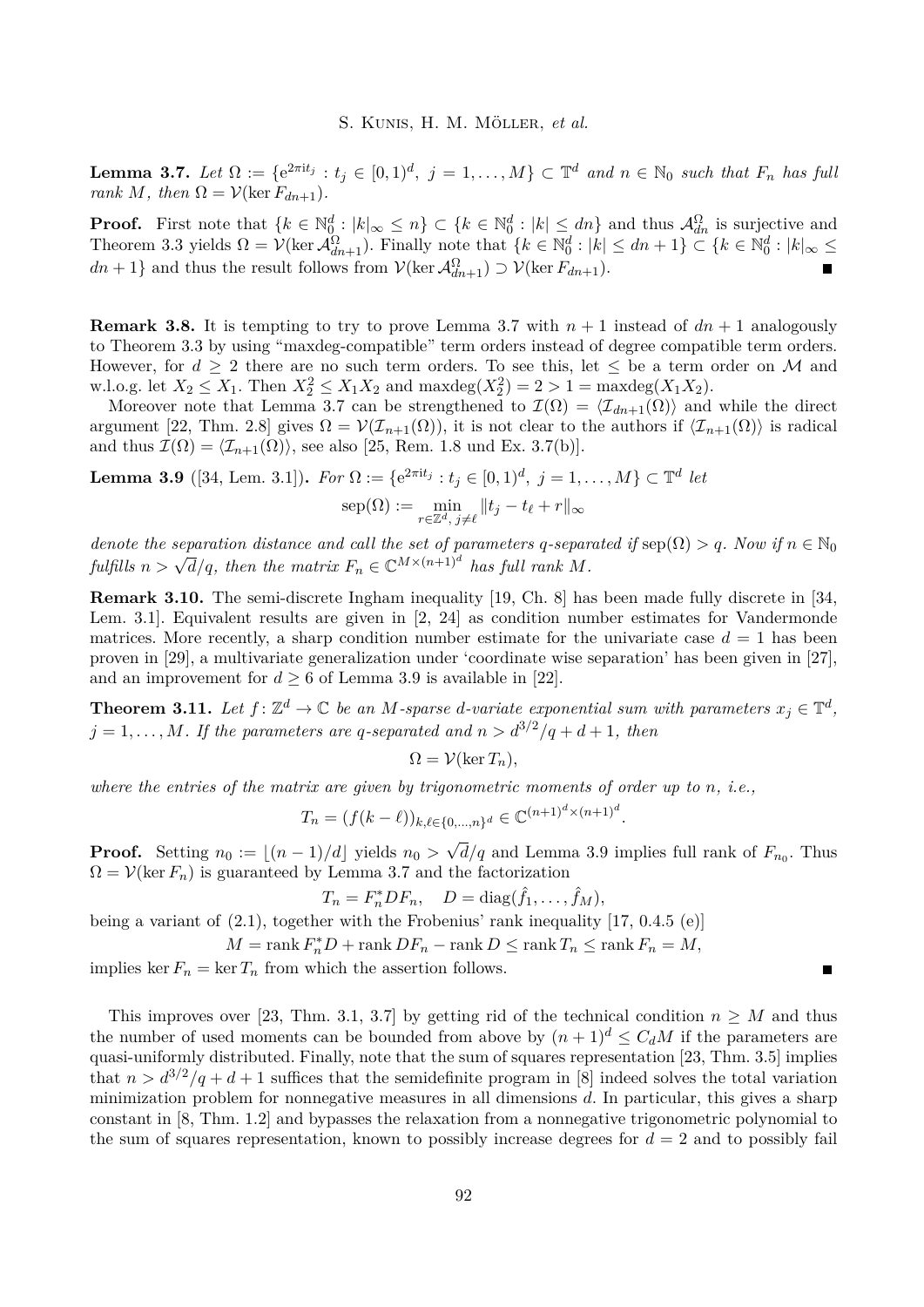#### PRONY'S METHOD ON THE SPHERE

for  $d > 2$ , cf. [\[13,](#page-10-6) Remark 4.17, Theorem 4.24, and Remark 4.26]. Recently, also the real signed case been tackled in [\[18,](#page-10-13) Lemma 3.3] but requires  $n > CM^2$ .

### 3.3. **Spherical harmonics and parameters on the sphere**

Now let  $\mathbb{K} = \mathbb{R}$ , restrict to parameters on the unit sphere  $\mathbb{S}^{d-1} = \{x \in \mathbb{R}^d : x^\top x = 1\} = \mathcal{V}(1 - \sum_{j=1}^d X_j^2)$ in the *d*-dimensional Euclidean space, and we refer to [\[31,](#page-11-10) [40,](#page-11-11) [1\]](#page-9-3) for an introduction to approximation on the sphere and spherical harmonics. The polynomials in *d* variables of degree up to *n* restricted to the sphere can be decomposed into mutually orthogonal spaces

$$
\Pi_n/\mathcal{I}_n(\mathbb{S}^{d-1}) = \bigoplus_{k=0}^n H_k^d
$$

of real spherical harmonics of degree  $k \in \mathbb{N}_0$  and we let  $\{Y_k^{\ell}: \mathbb{S}^{d-1} \to \mathbb{C} : \ell = 1, \ldots, \dim(H_k^d)\}\$ denote an orthonormal basis for each  $H_k^d$ . The dimension of these spaces obeys  $N_k := \dim(H_k^d)$  $(2k + d - 2) \Gamma (k + d - 2) / (\Gamma (k + 1) \Gamma (d - 1))$  for  $k \ge 1$  and we let  $N := \sum_{k=0}^{n} N_k = \mathcal{O}(n^{d-1})$  denote the dimension of  $\Pi_n/\mathcal{I}_n(\mathbb{S}^{d-1})$ .

Now let  $M \in \mathbb{N}$ , coefficients  $\hat{f}_j \in \mathbb{R} \setminus \{0\}$ , and pairwise distinct  $x_j \in \mathbb{S}^{d-1}$ ,  $j = 1, \ldots, M$ , be given. Then the moment sequence of the signed Dirac ensemble  $\mu : \mathcal{P}(\mathbb{S}^{d-1}) \to \mathbb{R}, \ \mu = \sum_{j=1}^{M} \hat{f}_j \delta_{x_j}$ , is the spherical harmonic sum

$$
f: \{(k,\ell): k \in \mathbb{N}_0, \ell = 1,\ldots,N_k\} \to \mathbb{R}, \quad (k,\ell) \mapsto \int_{\mathbb{S}^{d-1}} Y_k^{\ell}(x) d\mu(x) = \sum_{j=1}^M \hat{f}_j Y_k^{\ell}(x_j),
$$

with parameters  $x_j \in \mathbb{S}^{d-1}$ . Finally, we define the multivariate Vandermonde matrix a.k.a. nonequispaced spherical Fourier matrix

$$
Y_n := \left(Y_k^{\ell}(x_j)\right)_{\substack{j=1,\ldots,M\\k\in\mathbb{N}_0,k\leq n,\ell=1,\ldots,N_k}} \in \mathbb{R}^{M\times N}.
$$

Regarding the reconstruction of the measure from its first moments, we have the following results.

<span id="page-7-1"></span>**Lemma 3.12.** Let  $\Omega := \{x_j : j = 1, \ldots, M\} \subset \mathbb{S}^{d-1}$  and  $n \in \mathbb{N}_0$  such that  $Y_n$  has full rank  $M$ , then  $\Omega = \mathcal{V}_{\mathbb{S}^{d-1}}(\ker Y_{n+1}).$ 

**Proof.** Note that  $Y_n \in \mathbb{R}^{M \times N}$  is the matrix of the R-linear map  $\mathcal{A}^{\Omega}_{\mathbb{S}^{d-1},n}$ :  $\Pi_{\mathbb{S}^{d-1},n} \to \mathbb{R}^{\Omega} \cong \mathbb{R}^M$ w.r.t. the basis  $\bigcup_{k=0}^n \{ Y_k^{\ell} : \ell = 1, \ldots, \dim(H_k^d) \}$  of  $\Pi_{\mathbb{S}^{d-1},n}$  and the canonical basis of  $\mathbb{R}^M$ . Since rank  $Y_n = M$  by assumption,  $\mathcal{A}^{\Omega}_{\mathbb{S}^{d-1},n}$  is surjective and the assertion is an immediate consequence of Corollary [3.6.](#page-5-0) п

<span id="page-7-0"></span>**Lemma 3.13** ([\[21,](#page-10-22) Thm. 2.4], [\[28,](#page-10-23) Thm. 1.5]). *For*  $\Omega := \{x_j : j = 1, ..., M\} \subset \mathbb{S}^{d-1}$  *let* 

$$
\operatorname{sep}(\Omega):=\min_{j\neq \ell}\operatorname{arccos}\left(x_j^\top x_\ell\right)
$$

*denote the separation distance and call the set of parameters q*-separated if  $\text{sep}(\Omega) > q$ *. Now if*  $n \in \mathbb{N}_0$ *fulfills*  $n > 2.5\pi d/q$ *, then the matrix*  $Y_n \in \mathbb{C}^{M \times N}$  *has full rank*  $M$ *.* 

<span id="page-7-2"></span>**Theorem 3.14.** Let  $f: \{(k, \ell): k \in \mathbb{N}_0, \ell = 1, \ldots, N_k\} \to \mathbb{R}$  be an *M*-sparse spherical harmonic sum *with parameters*  $x_j \in \mathbb{S}^{d-1}$ ,  $j = 1, ..., M$ . If the parameters are q-separated and  $n > 2.5\pi d/q + 1$ , then

$$
\Omega = \mathcal{V}_{\mathbb{S}^{d-1}}(\ker \tilde{H}_n)
$$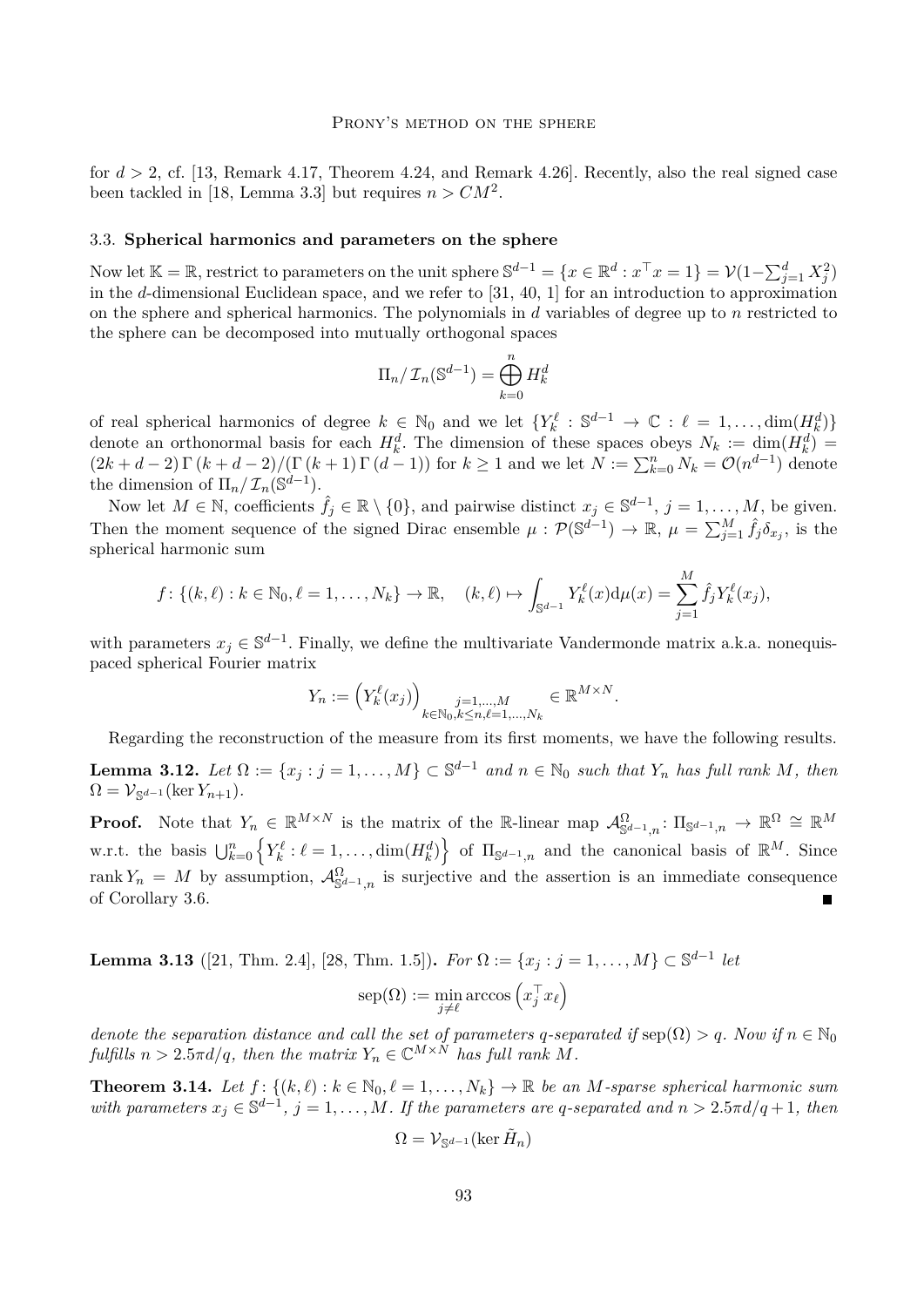*where the entries of the matrix*

$$
\tilde{H}_n := Y_n^\top D Y_n \in \mathbb{R}^{N \times N}, \qquad D = \text{diag}(\hat{f}_1, \dots, \hat{f}_M),
$$

*mimicking* [\(2.1\)](#page-3-0)*, can be computed solely from the moments*  $f(k, \ell)$ *,*  $k \leq 2n, \ell = 1, ..., N_k$ *.* 

**Proof.** We just combine Lemmata [3.12,](#page-7-1) [3.13,](#page-7-0) and proceed as in Theorem [3.11](#page-6-2) to show ker  $\tilde{H}_n = \ker Y_n$ . Finally note that  $Y_k^{\ell} \cdot Y_r^s = \sum_{t=0}^{k+s} \sum_{u=1}^{N_t} c_{k,r,t}^{\ell,s,u} Y_t^u$  with some Clebsch-Gordan coefficients and thus

$$
(\tilde{H}_n)_{(k,\ell),(r,s)} = \sum_{j=1}^M \hat{f}_j Y_k^{\ell}(x_j) Y_r^s(x_j) = \sum_{t=0}^{k+s} \sum_{u=1}^{N_t} c_{k,r,t}^{\ell,s,u} f(t,u).
$$

This improves over [\[11,](#page-10-3) [12\]](#page-10-4) by getting rid of the technical condition  $n \geq CM$  and by asking only for  $n \geq C_d \sqrt[d]{M}$  if the parameters are quasi-uniformly distributed. Finally note that the semidefinite<br>for  $n \geq C_d \sqrt[d]{M}$  if the parameters are quasi-uniformly distributed. Finally note that the semidefinite program in [\[5,](#page-10-11) [4,](#page-9-0) [38\]](#page-11-12) indeed solves the total variation minimization problem for nonnegative measures on spheres in all dimensions *d* provided the order of the moments is large enough as shown by the following construction of a dual certificate and sum of squares representation.

<span id="page-8-0"></span>**Corollary 3.15.** Let  $d, n, M \in \mathbb{N}, \Omega = \{x_j \in \mathbb{S}^{d-1} : j = 1, ..., M\}$  be q-separated, and  $n > 2.5\pi d/q + 1$ . *Moreover, let*  $\hat{p}_r \in \mathbb{R}^N$ ,  $r = 1, \ldots, N$ , be an orthonormal basis with  $\hat{p}_r \in \text{ker}(Y_n)^\perp$ ,  $r = 1, \ldots, M$ , and  $p_r : \mathbb{S}^{d-1} \to \mathbb{R}, \ p_r = \sum_{k=0}^n \sum_{\ell=1}^{N_k} \hat{p}_{r,k}^{\ell} Y_k^{\ell}, \text{ then } p : \mathbb{S}^{d-1} \to \mathbb{R},$ 

$$
p(x) = \frac{2\pi^{d/2}}{\Gamma(d/2)N} \sum_{r=1}^{M} |p_r(x)|^2,
$$

*is a polynomial on the sphere of degree at most 2<i>n* and fulfills  $0 \leq p(x) \leq 1$  for all  $x \in \mathbb{S}^d$  and  $p(x) = 1$  *if and only if*  $x \in \Omega$ *.* 

**Proof.** First note that every orthonormal basis  $\hat{p}_\ell \in \mathbb{R}^N$ ,  $\ell = 1, \ldots, N$ , leads to

$$
\sum_{r=1}^{N} |p_r(x)|^2 = \sum_{k,u=0}^{n} \sum_{\ell,v=1}^{N_k} Y_k^{\ell}(x) Y_u^v(x) \sum_{r=1}^{N} \hat{p}_{r,k}^{\ell} \hat{p}_{r,u}^v = \sum_{k=0}^{n} \sum_{\ell=1}^{N_k} Y_k^{\ell}(x) Y_k^{\ell}(x) = \frac{\Gamma(d/2)N}{2\pi^{d/2}}
$$

for  $x \in \mathbb{S}^{d-1}$ , where the last equality is due to the addition theorem for spherical harmonics and as in the proof of Theorem [3.14,](#page-7-2) the product  $Y_k^{\ell} \cdot Y_k^{\ell}$  always is a polynomial on the sphere of degree at most 2*k*. Finally, Theorem [3.14](#page-7-2) assures  $\sum_{r=M+1}^{N} |p_r(x)|^2 = 0$  if and only if  $x \in \Omega$ .

Regarding the signed case, a detailed analysis for  $\mathbb{S}^2$  is given in [\[38\]](#page-11-12) and requires  $n > 20\pi/q$ . For general  $d \geq 3$ , the construction [\[18,](#page-10-13) Lemma 3.3] might be used but requires  $n \geq CM^2$ .

**Example 3.16.** We conduct the following two small scale numerical examples. For  $M = 3$  points on the unit sphere and a polynomial degree  $n = 2$ , we compute the  $N - M = 6$  dimensional kernel of the nonequispaced spherical Fourier matrix  $Y_n$ , set up the corresponding kernel polynomials  $p_r$ ,  $r = 4, \ldots, 9$ , as defined in Corollary [3.15](#page-8-0) and plot the surface  $q(x) = 1 + \frac{1}{2} \min_{r=M+1,\ldots,N} |p_r(x)|^{1/4}$ ,  $x \in \mathbb{S}^2$ , in Figure [3.1\(](#page-9-4)a). The absolute value of each kernel polynomial forms a valley around its zero set which gets narrowed by the 4-th root and the minimum over all these valleys visualizes the common zeros as junction points in this surface.

In a second experiment, we consider  $M = 50$  random points  $x_j$  on the unit sphere, an associated Dirac ensemble with random coefficients  $\hat{f}_i$ , and its moments up to order 60, i.e.,  $n = 30$ . The Mdimensional orthogonal complement of the kernel of the matrix  $\tilde{H}_n$  defines the so-called signal space. Figure [3.1\(](#page-9-4)b) clearly shows that the dual certificate p, defined as in Corollary [3.15,](#page-8-0) peaks exactly at the points  $x_j$ .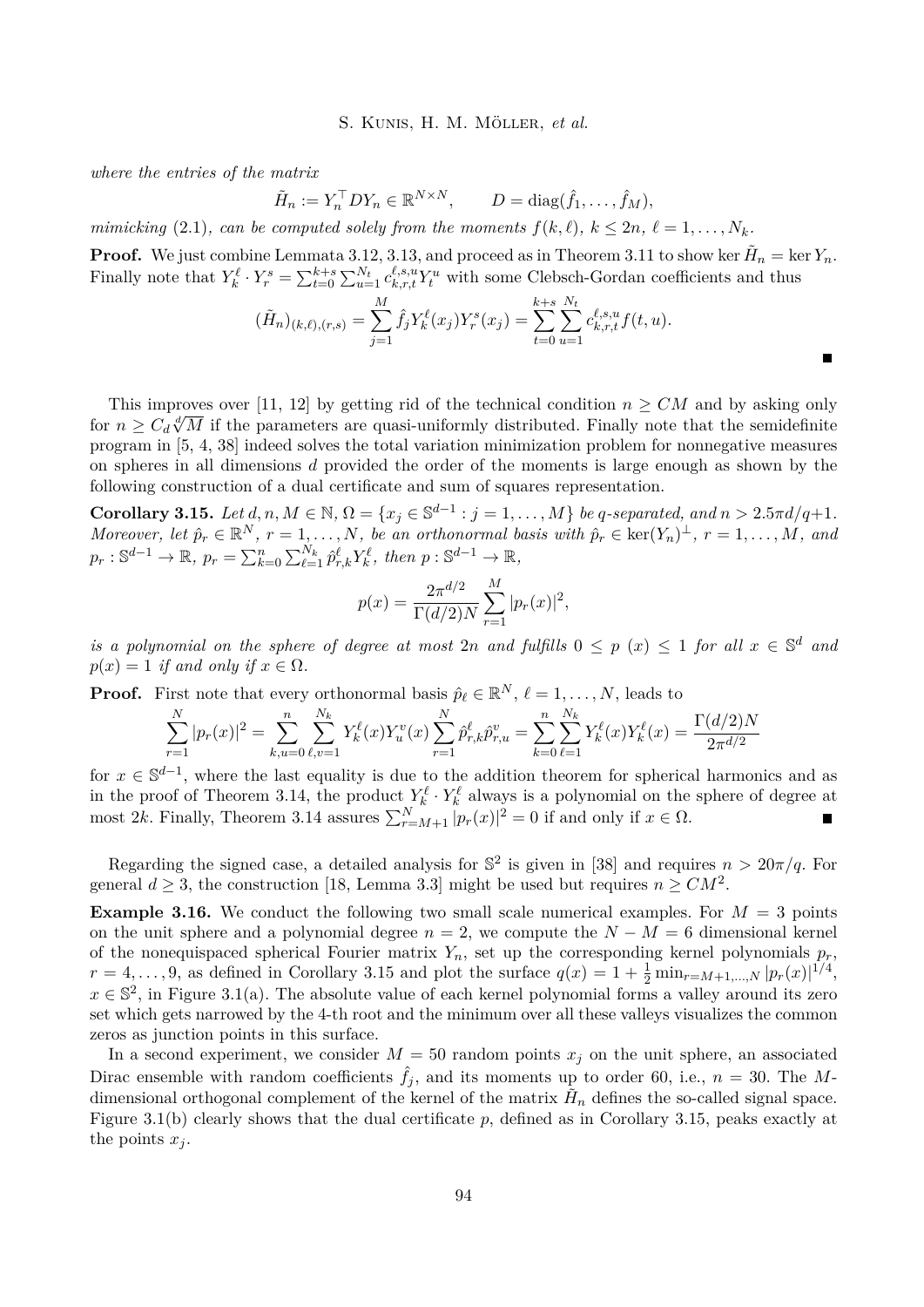

(a) Visualization of the polynomials in the kernel of *Yn*,  $M = 3$  points,  $n = 2$ , plot of the surface  $q(x) = 1 +$  $\frac{1}{2} \min_{r=M+1,\dots,N} |p_r(x)|^{1/4}, x \in \mathbb{S}^2.$ 

(b)  $M = 50$  random points on  $\mathbb{S}^2$  are identified from the moments of order  $\leq 60$ . The dual certificate p is plotted as surface  $1 + \frac{1}{2}p(x), x \in \mathbb{S}^2$ .

<span id="page-9-4"></span>

# 4. **Summary**

We considered a recently developed multivariate generalization of Prony's method, characterized its succeeding in terms of an interpolation condition, and gave a generalization to the sphere. The interpolation condition is shown to hold for separated points in the trigonometric and the spherical case in arbitrary dimensions and also yield a certificate for popular semidefinite relaxations of the reconstruction problems. Beyond the scope of this paper, future research needs to address the actual computation of the points and the stability under noise.

# **Acknowledgments**

The authors thank both referees for their valuable suggestions.

# **References**

- <span id="page-9-3"></span>[1] K. Atkinson and W. Han. *Spherical harmonics and approximations on the unit sphere: an introduction*, volume 2044 of *Lecture Notes in Mathematics*. Springer, 2044.
- <span id="page-9-2"></span>[2] F. S. V. Bazán. Conditioning of rectangular Vandermonde matrices with nodes in the unit disk. *SIAM J. Matrix Anal. Appl.*, 21(2):679–693, 1999.
- <span id="page-9-1"></span>[3] T. Becker and V. Weispfenning. *Gröbner Bases: A Computational Approach to Commutative Algebra*. Springer, 1993.
- <span id="page-9-0"></span>[4] T. Bendory, S. Dekel, and A. Feuer. Exact recovery of Dirac ensembles from the projection onto spaces of spherical harmonics. *Constr. Approx.*, 42(2):183–207, 2015.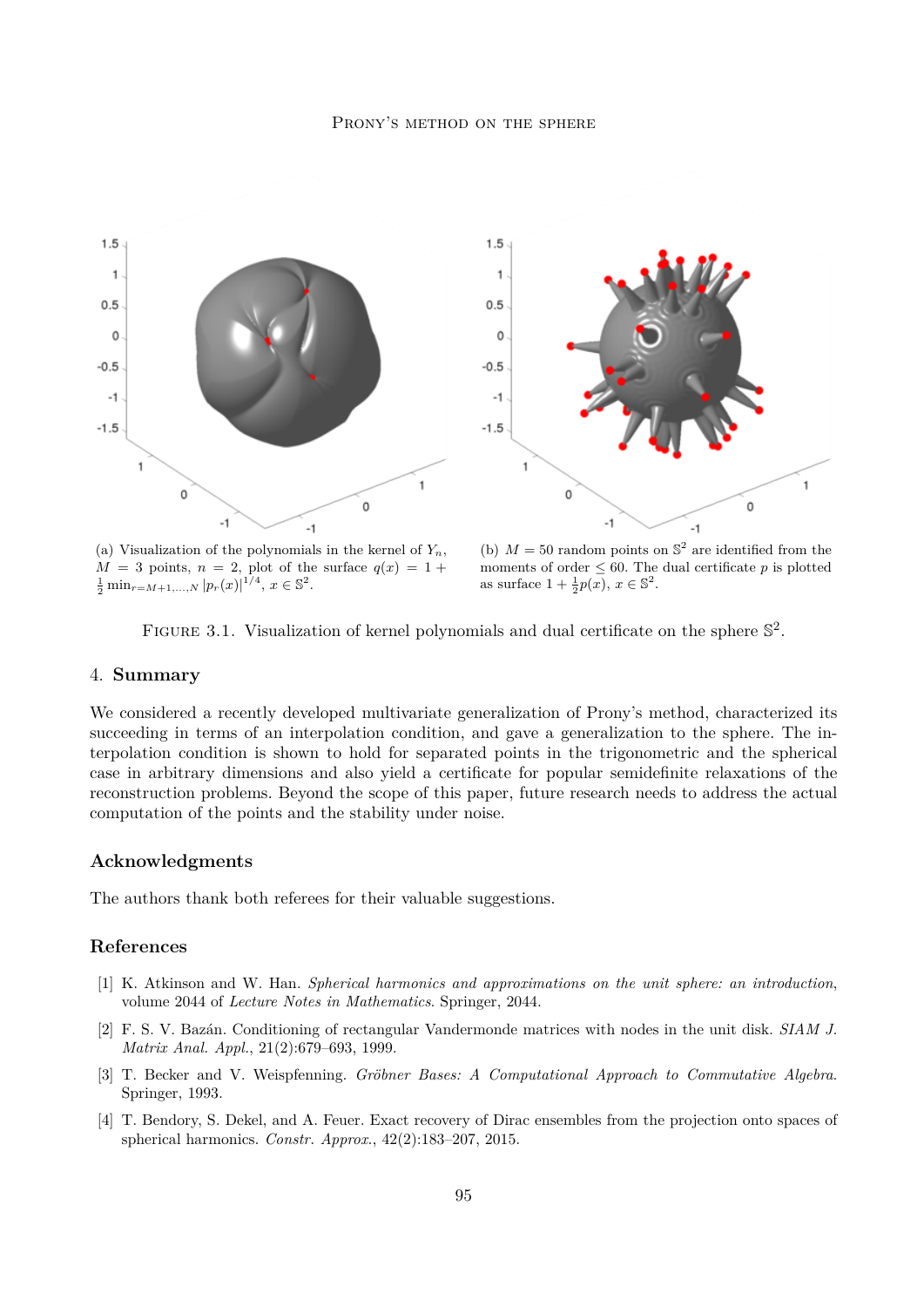- <span id="page-10-11"></span>[5] T. Bendory, S. Dekel, and A. Feuer. Super-resolution on the sphere using convex optimization. *IEEE Trans. Signal Process.*, 64:2253–2262, 2015.
- <span id="page-10-8"></span>[6] K. Bredies and H. K. Pikkarainen. Inverse problems in spaces of measures. *ESAIM, Control Optim. Calc. Var.*, 19:190–218, 2013.
- <span id="page-10-7"></span>[7] E. J. Candès and C. Fernandez-Granda. Super-resolution from noisy data. *J. Fourier Anal. Appl.*, 19(6):1229–1254, 2013.
- <span id="page-10-9"></span>[8] E. J. Candès and C. Fernandez-Granda. Towards a mathematical theory of super-resolution. *Commun. Pure Appl. Math.*, 67(6):906–956, 2014.
- <span id="page-10-15"></span>[9] D. Cox, J. Little, and D. O'Shea. *Ideals, Varieties, and Algorithms*. Springer, 2007.
- <span id="page-10-1"></span>[10] R. Curto and L. A. Fialkow. The truncated complex *K*-moment problem. *Trans. Am. Math. Soc.*, 352:2825– 2855, 2000.
- <span id="page-10-3"></span>[11] S. Deslauriers-Gauthier and P. Marziliano. Sampling signals with a finite rate of innovation on the sphere. *IEEE Trans. Signal Process.*, 61(18):4552–4561, 2013.
- <span id="page-10-4"></span>[12] I. Dokmani and Y. M. Lu. Sampling sparse signals on the sphere: Algorithms and applications. *IEEE Trans. Signal Process.*, 64(1):189–202, 2016.
- <span id="page-10-6"></span>[13] B. Dumitrescu. *Positive trigonometric polynomials and signal processing applications*. Signals and Communication Technology. Springer, 2007.
- <span id="page-10-10"></span>[14] V. Duval and G. Peyré. Exact support recovery for sparse spikes deconvolution. *Found. Comput. Math.*, 15:1315–1355, 2015.
- <span id="page-10-16"></span>[15] C. Fassino and H. M. Möller. Multivariate polynomial interpolation with perturbed data. *Numer. Algorithms*, 71:273–292, 2016.
- <span id="page-10-12"></span>[16] F. Filbir and K. Schröder. Exact recovery of discrete measures from Wigner D-moments. [https://arxiv.](https://arxiv.org/abs/1606.05306) [org/abs/1606.05306](https://arxiv.org/abs/1606.05306), 2016.
- <span id="page-10-17"></span>[17] R. A. Horn and C. R. Johnson. *Matrix Analysis*. Cambridge University Press, 2nd edition, 2013.
- <span id="page-10-13"></span>[18] C. Josz, J. B. Lasserre, and B. Mourrain. Sparse polynomial interpolation: sparse recovery, super-resolution, or Prony? *Adv. Comput. Math.*, 45(3):1401–1437, 2018.
- <span id="page-10-20"></span>[19] V. Komornik and P. Loreti. *Fourier Series in Control Theory*. Springer, 2004.
- <span id="page-10-14"></span>[20] M. Kreuzer and L. Robbiano. *Computational Commutative Algebra 1*. Springer, 2000.
- <span id="page-10-22"></span>[21] S. Kunis. A note on stability results for scattered data interpolation on Euclidean spheres. *Adv. Comput. Math.*, 30:303–314, 2009.
- <span id="page-10-18"></span>[22] S. Kunis, H. M. Möller, T. Peter, and U. von der Ohe. Prony's method under an almost sharp multivariate Ingham inequality. *J. Fourier Anal. Appl.*, 24(5):1306–1318, 2018.
- <span id="page-10-0"></span>[23] S. Kunis, T. Peter, T. Römer, and U. von der Ohe. A multivariate generalization of Prony's method. *Linear Algebra Appl.*, 490:31–47, 2016.
- <span id="page-10-21"></span>[24] S. Kunis and D. Potts. Stability results for scattered data interpolation by trigonometric polynomials. *SIAM J. Sci. Comput.*, 29:1403–1419, 2007.
- <span id="page-10-19"></span>[25] S. Kunis, T. Römer, and U. von der Ohe. Learning algebraic decompositions using Prony structures. <https://arxiv.org/abs/1907.01547>, 2019.
- <span id="page-10-2"></span>[26] M. Laurent and B. Mourrain. A generalized flat extension theorem for moment matrices. *Arch. Math.*, 93(1):87–98, 2009.
- <span id="page-10-5"></span>[27] W. Liao. MUSIC for multidimensional spectral estimation: stability and super-resolution. *IEEE Trans. Signal Process.*, 63(23):6395–6406, 2015.
- <span id="page-10-23"></span>[28] J. Marzo and B. Pridhnani. Sufficient conditions for sampling and interpolation on the sphere. *Constr. Approx.*, 40(2):241–257, 2014.